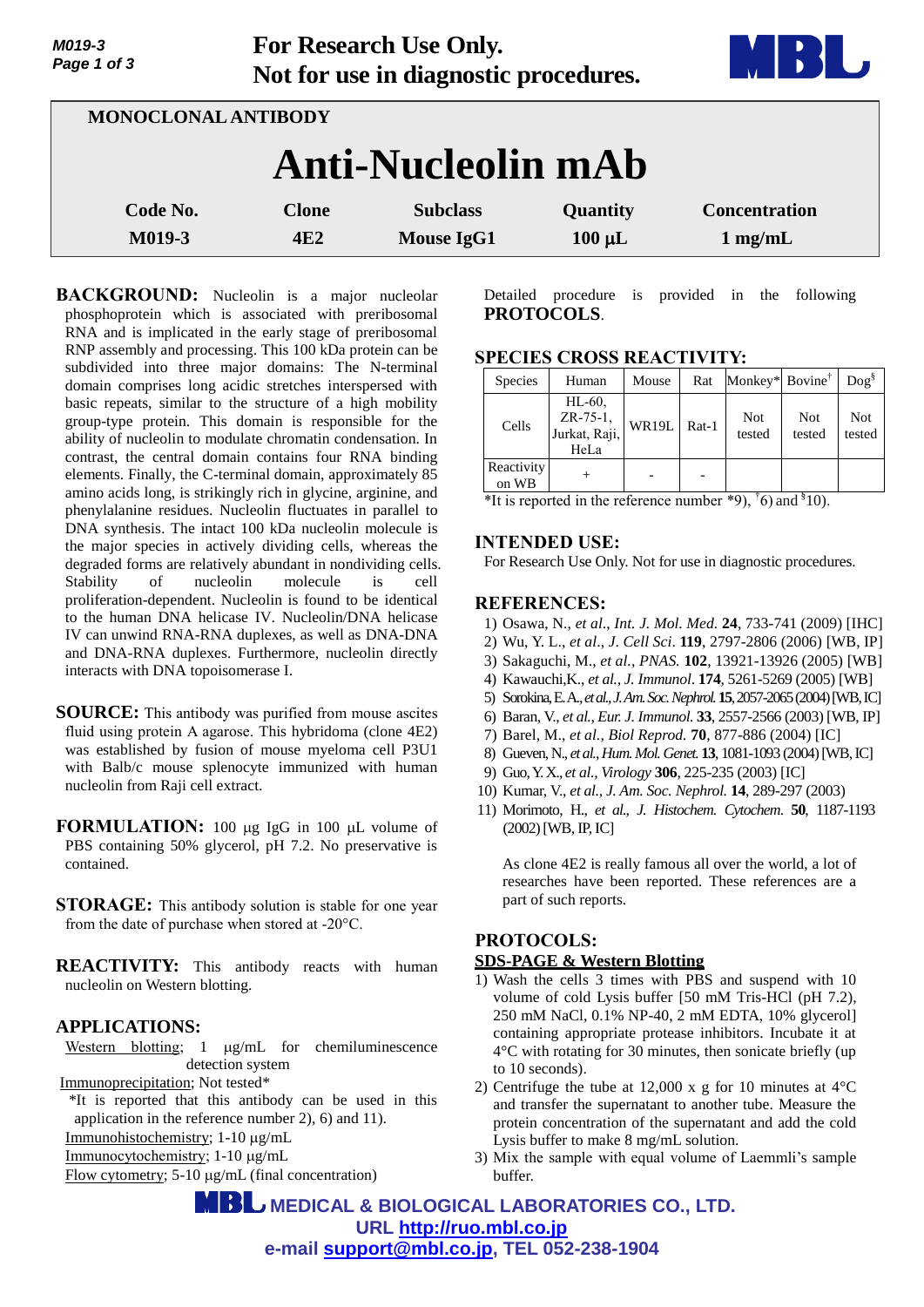- 4) Boil the samples for 3 minutes and centrifuge. Load 10 L of sample per lane on a 1-mm-thick SDS-polyacrylamide gel and carry out electrophoresis.
- 5) Blot the protein to a polyvinylidene difluoride (PVDF) membrane at 1 mA/cm<sup>2</sup> for 1 hour in a semi-dry transfer system (Transfer Buffer: 25 mM Tris, 190 mM glycine, 20% MeOH). See the manufacturer's manual for precise transfer procedure.
- 6) To reduce nonspecific binding, soak the membrane in 10% skimmed milk (in PBS, pH 7.2) for 1 hour at room temperature, or overnight at 4°C.
- 7) Incubate the membrane with primary antibody diluted with PBS, pH 7.2 containing 1% skimmed milk as suggested in the **APPLICATIONS** for 1 hour at room temperature. (The concentration of antibody will depend on the conditions.)
- 8) Wash the membrane with PBS-T [0.05% Tween-20 in PBS] (5 minutes x 3 times).
- 9) Incubate the membrane with 1:10,000 Anti-IgG (Mouse) pAb-HRP (MBL; code no. 330) diluted with 1% skimmed milk (in PBS, pH 7.2) for 1 hour at room temperature.
- 10) Wash the membrane with PBS-T (10 minutes x 3 times).
- 11) Wipe excess buffer on the membrane, then incubate it with appropriate chemiluminescence reagent for 1 minute.
- 12) Remove extra reagent from the membrane by dabbing with paper towel, and seal it in plastic wrap.
- 13) Expose to an X-ray film in a dark room for 3 minutes.
- 14) Develop the film as usual. The condition for exposure and development may vary.

(Positive controls for Western blotting; Jurkat and HeLa)



*Western blot analysis of Nucleolin expression in Jurkat (1), HeLa (2), WR19L (3) and Rat-1 (4) using M019-3.*

#### **Immunohistochemical staining for paraffin-embedded sections: SAB method**

- 1) Deparaffinize the sections with Xylene 3 times for 3-5 minutes each.
- 2) Wash the slides with Ethanol 3 times for 3-5 minutes each.
- 3) Wash the slides with PBS 3 times for 3-5 minutes each.
- 4) Remove the slides from PBS and cover each section with  $3\%$  H<sub>2</sub>O<sub>2</sub> for 10 minutes at room temperature to block endogenous peroxidase activity. Wash 3 times in PBS for 5 minutes each.
- 5) Remove the slides from PBS, wipe gently around each section and cover tissues with Protein Blocking Agent (Ultratech HRP Kit; MBL, code no. IM-2391) for 5 minutes to block non-specific staining. Do not wash.
- 6) Tip off the blocking buffer, wipe gently around each section and cover tissues with primary antibody diluted with PBS containing 1% BSA as suggested in the **APPLICATIONS**.
- 7) Incubate the sections for 1 hour at room temperature.
- 8) Wash the slides 3 times in PBS for 5 minutes each.
- 9) Wipe gently around each section and cover tissues with Polyvalent Biotinylated Antibody (Ultratech HRP Kit). Incubate for 10 minutes at room temperature. Wash as in step 8).
- 10) Wipe gently around each section and cover tissues with Streptavidin-Peroxidase (Ultratech HRP Kit). Incubate for 10 minutes at room temperature. Wash as in step 8).
- 11) Visualize by reacting for 10-20 minutes with substrate solution containing 7.5 mg DAB, 40  $\mu$ L of 30% H<sub>2</sub>O<sub>2</sub> in 150 mL PBS. \*DAB is a suspect carcinogen and must be handled with care. Always wear gloves.
- 12) Wash the slides in water for 5 minutes.
- 13) Counter stain in hematoxylin for 1 minute, wash the slides 3 times in water for 5 minutes each, and then immerse the slides in PBS for 5 minutes. Dehydrate by immersing in Ethanol 3 times for 3 minutes each, followed by immersing in Xylene 3 times for 3 minutes each.

14) Now ready for mounting.

(Positive control for Immunohistochemistry; Human stomach)



*Immunohistochemical detection of Nucleolin on paraffin embedded section of human stomach with M019-3.*

#### **Immunocytochemistry**

- 1) Culture the cells in the appropriate condition on a glass slide. (for example, spread  $1x10^4$  cells for one slide, then incubate in a  $CO<sub>2</sub>$  incubator for one night.)
- 2) Wash the cells 3 times with PBS.
- 3) Fix the cells by immersing the slide in PBS containing 4% paraformaldehyde for 20 minutes at room temperature.